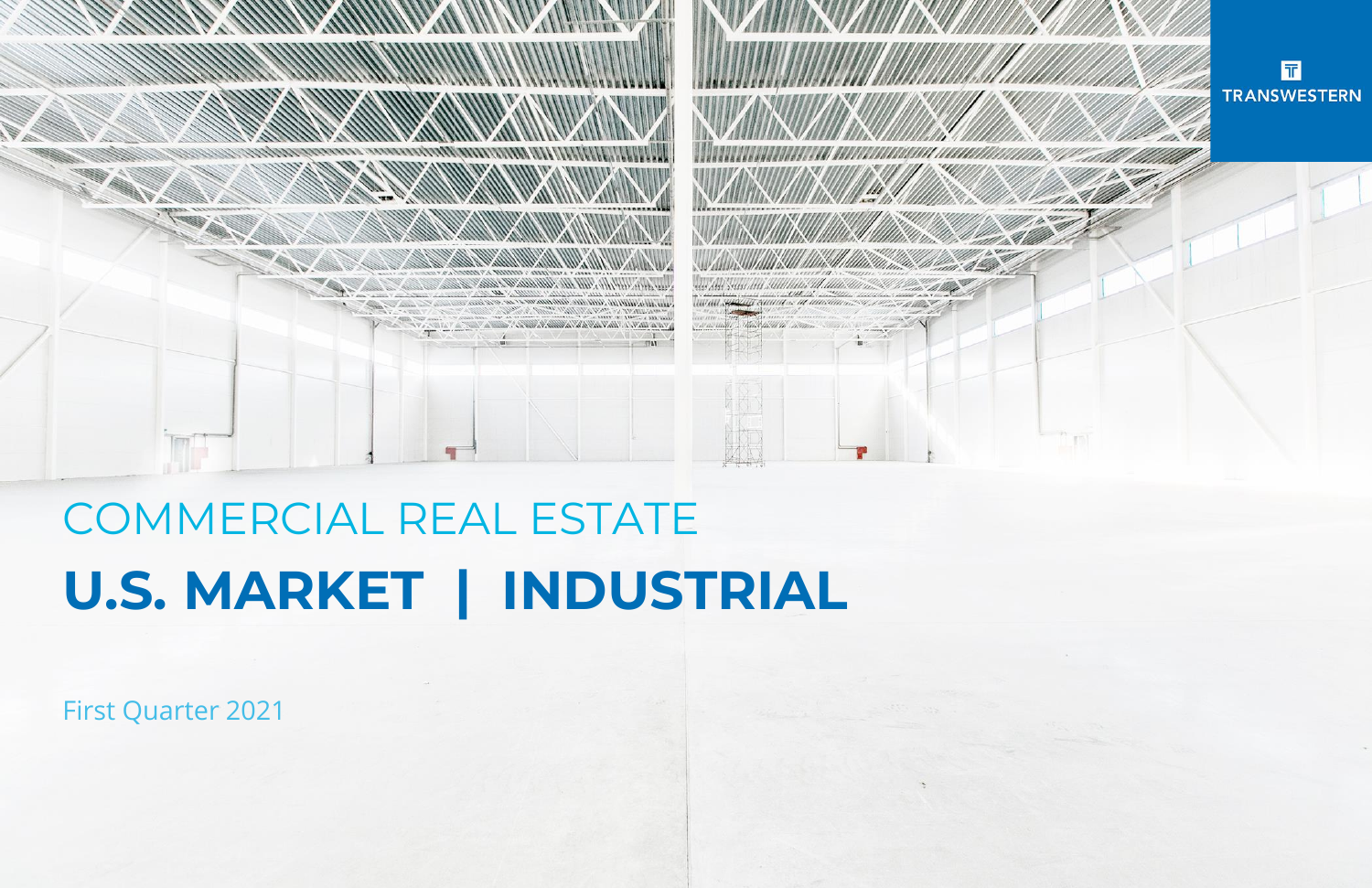# **U.S. TRENDLINES**

# **U.S. HIGHLIGHTS**

### **ECONOMY**

- Employers added 916,000 jobs in March and the unemployment rate improved to 6.0%, down from the peak of 14.8% in April 2020.
- Industrial-using jobs grew at a higher rate than most sectors, bolstered by strong gains in construction and manufacturing.
- Consumer spending was boosted by stimulus checks.
- E-commerce's share of total U.S. retail sales expanded by 23.8% in 2020.

### **INDUSTRIAL MARKET**

- Q1 was the second straight quarter of more than 100 MSF of positive net absorption.
- Occupancy levels increased in 36 of 41 markets in Q1 and 38 markets year over year.
- Strong leasing velocity coupled with a low level of deliveries caused a reduction in overall vacancy.
- Though at a record level, total space under construction falls short of demand in many markets.
- Rents increased in more than 80% of the markets, with double-digit percentage growth in six regions.





# T TRANSWESTERN

ASKING RENT \$6.86 PSF YoY growth highest in 18 months

### U.S. MARKET | INDUSTRIAL | Q1 2021 **O V E R V I E W**

### **LOOKING AHEAD**

# 5-Year Trend Current Quarter **VACANCY** 5.3% Much of the vacant space is obsolete NET ABSORPTION 104.1 MSF Robust opening quarter following strong 2020 finish UNDER CONSTRUCTION 494.9 MSF New deliveries at 18-month low YTD UNEMPLOYMENT RATE 6.0% Continued growth in construction sector RETAIL SALES GROWTH 15.0% Boosted by food and beverage, clothing YTD



- Pent-up demand in the supply chain will result in additional job growth within the industrial sector as some of the backlog is cleared.
- Continued supply chain disruption resulting in a build-up of related goods will lead to more demand for storage space.
- While Amazon has accounted for nearly one-third of leasing for recent construction, now all eyes are on other big-box retailers and shipping companies.
- Consumer spending habits have changed forever, boding well for all facets of the industrial market.



# UNDER CONSTRUCTION (MILLION SF)

# **U.S. HISTORICAL**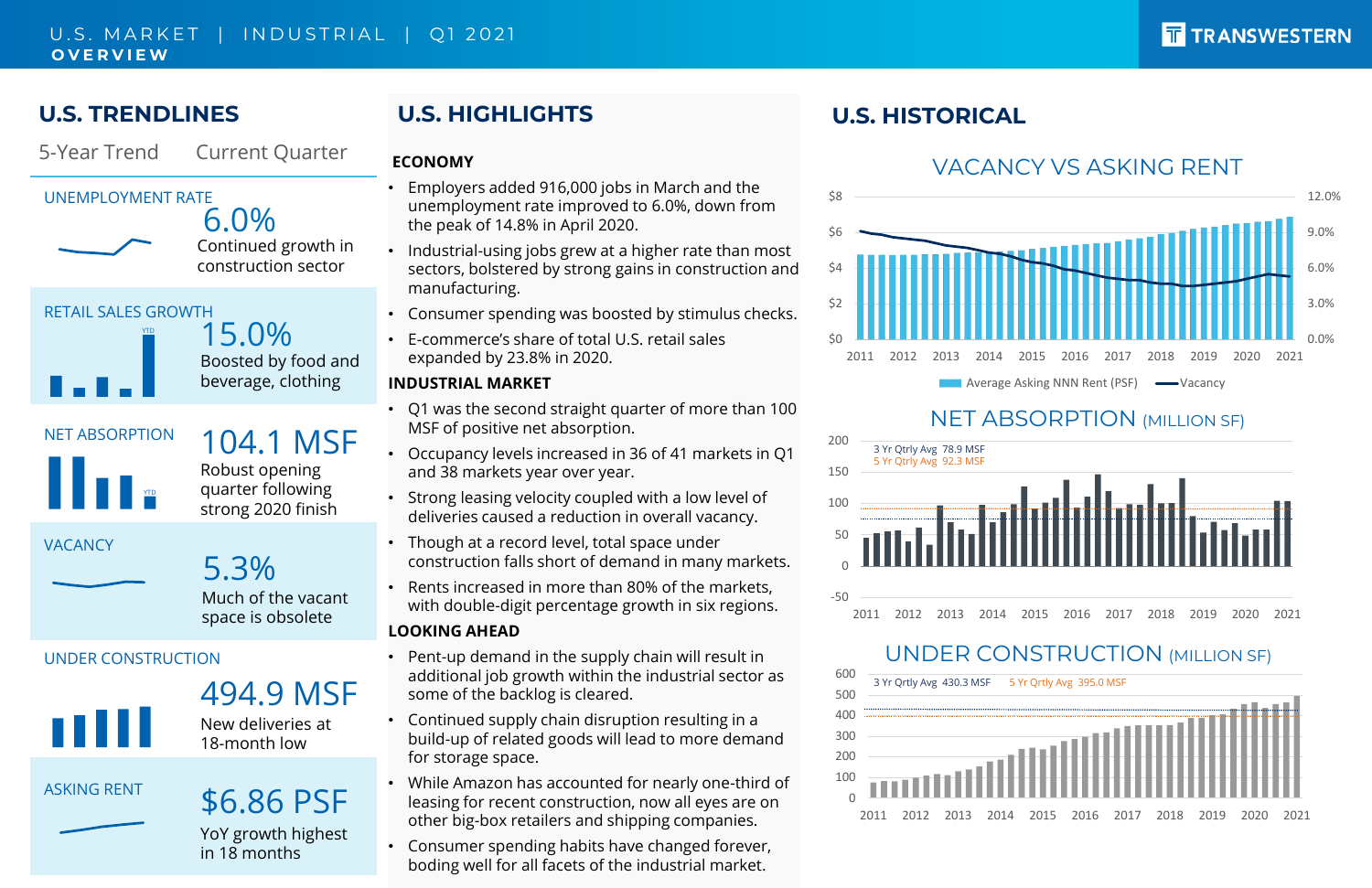**NET ABSORPTION**

# **VACANCY/CONSTRUCTION ASKING RENTS**

### **Trailing 4-Qtr Net Absorption Q1 2021 Under Construction**

### **Q1 2021 Vacancy Rate**

### **Year-Over-Year Rent Growth**

# **Q1 2021 Net Absorption**  0 2 4 6 8 10 12 St. Louis Kansas City Los Angeles Inland Empire Columbus Philadelphia Phoenix Chicago Dallas-Fort Worth Atlanta

## **Q1 2021 Asking Rate NNN**



### U.S. MARKET | INDUSTRIAL | Q1 2021 **T O P - R A N K E D M A R K E T S B Y I N D I C A T O R S**

Northern Virginia District of Columbia San Jose-Silicon Valley Orange County East Bay-Oakland









U.S. Average Nashville Cleveland Baltimore Lehigh Valley New Jersey Suburban Maryland San Antonio

# TRANSWESTERN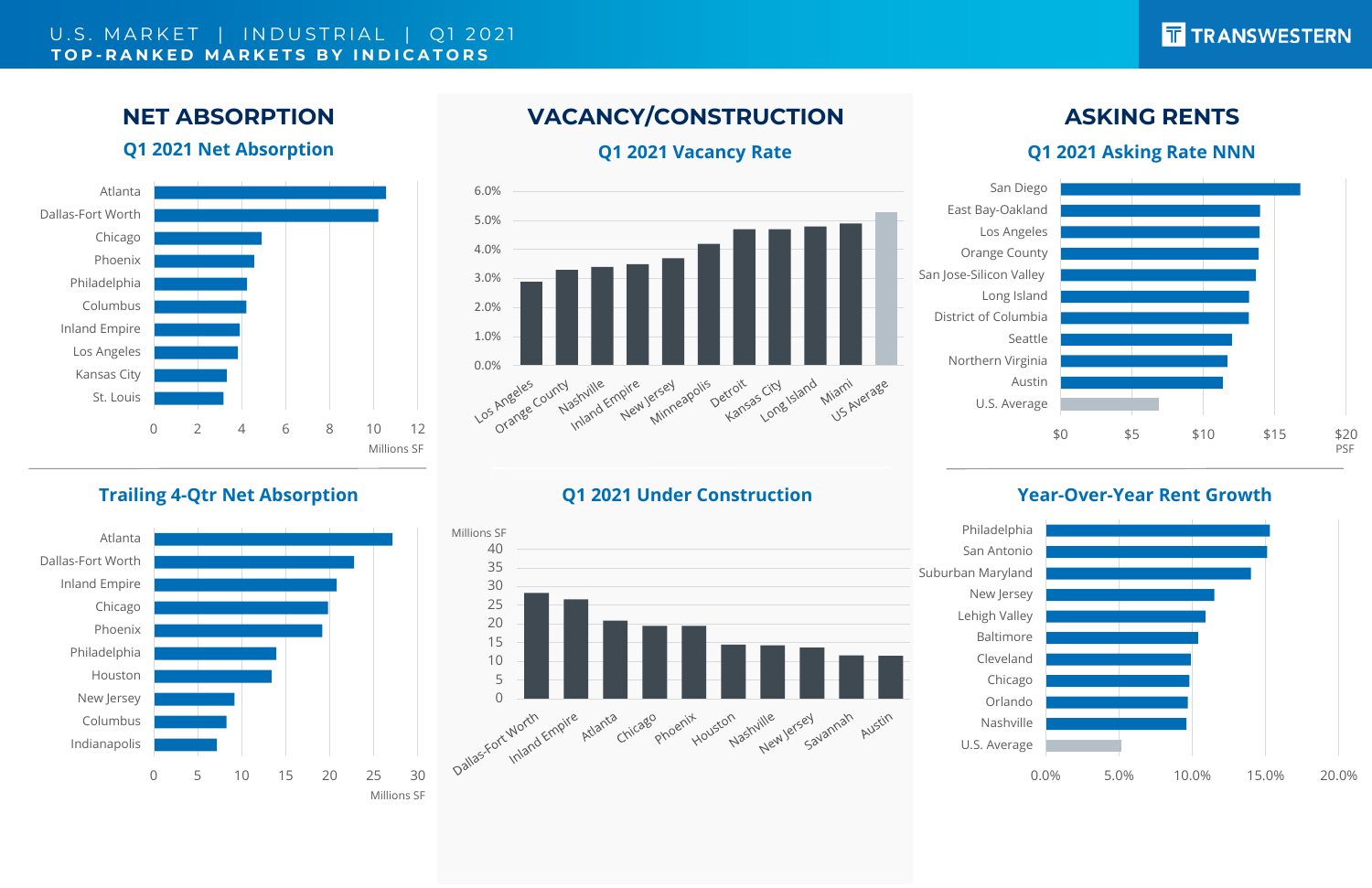

### U.S. MARKET | INDUSTRIAL | Q1 2021 **K E Y P E R F O R M A N C E I N D I C A T O R S**

### **NET ABSORPTION**



- Positive annual net absorption was experienced in most markets despite the economic downturn, along with relatively low vacancy rates for industrial product.
- Further, over 85% of these markets posted positive net absorption in Q1 – with Atlanta, Dallas, Chicago, Phoenix, Philadelphia and Columbus each absorbing more than 4 million SF.

- Here we consider 3-year net absorption as a percent of stock. A higher percentage indicates that a market is more expansionary.
- Markets growing the most quickly include Savannah, Charleston, Inland Empire, Lehigh Valley, Las Vegas and Phoenix.

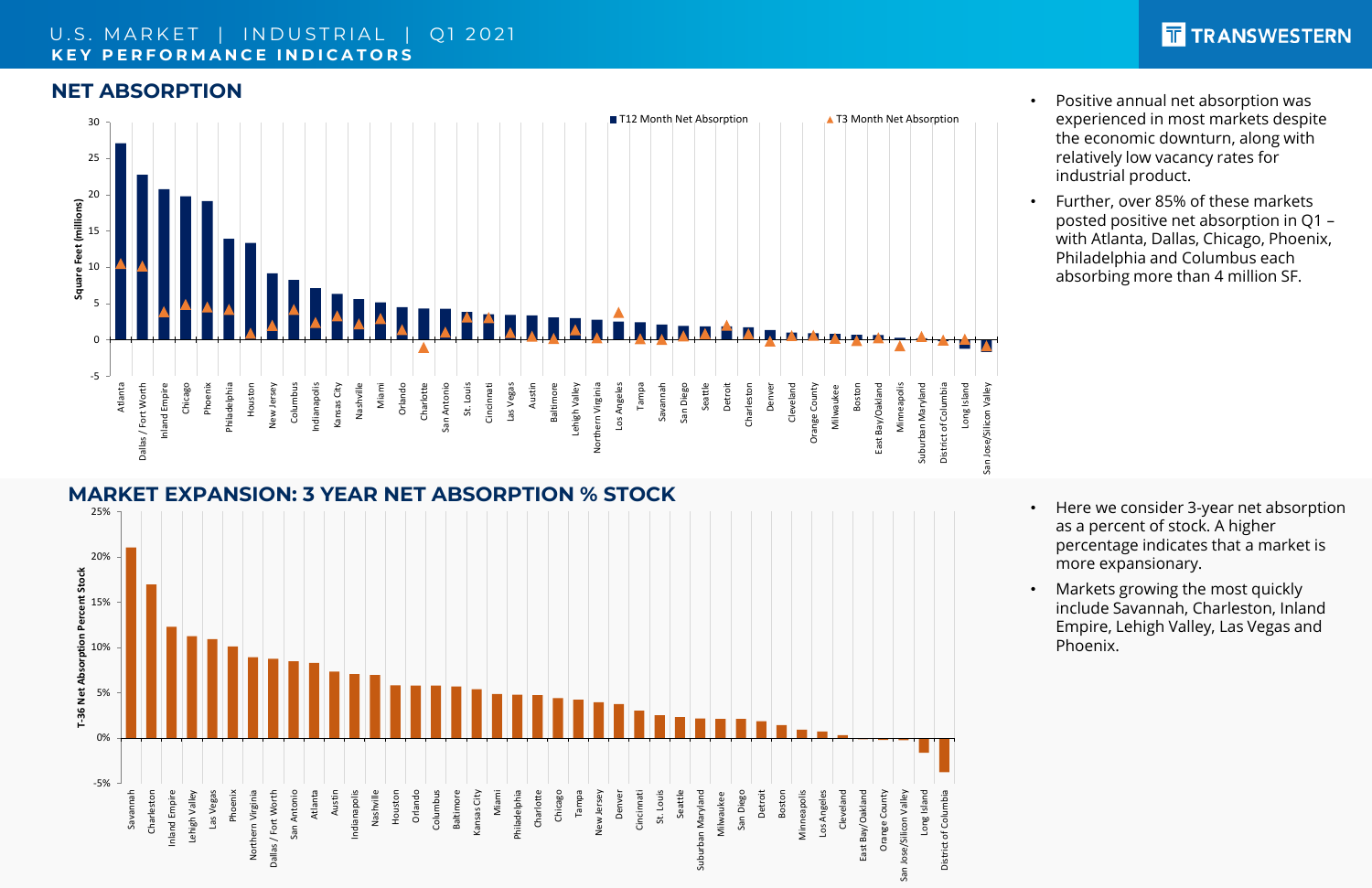## **RENTAL RATES (NNN)**

### U.S. MARKET | INDUSTRIAL | Q1 2021 **K E Y P E R F O R M A N C E I N D I C A T O R S**

### **RENTAL RATE CHANGE**

- Markets with the highest rental rates include San Diego, East Bay, Los Angeles, Orange County and San Jose – all located in California.
- Some Midwestern markets with low rental rates saw relatively high rent growth over the past year, including Cleveland, Chicago, Columbus and Indianapolis.

- Over half of the tracked markets saw rental growth for the year surpass 5%.
- While a few of the markets with negative rental-rate changes may be reacting to recent heightened supply (e.g., Las Vegas, Savannah), others may be adjusting to low or negative net absorption (e.g., D.C., Minneapolis).





# T TRANSWESTERN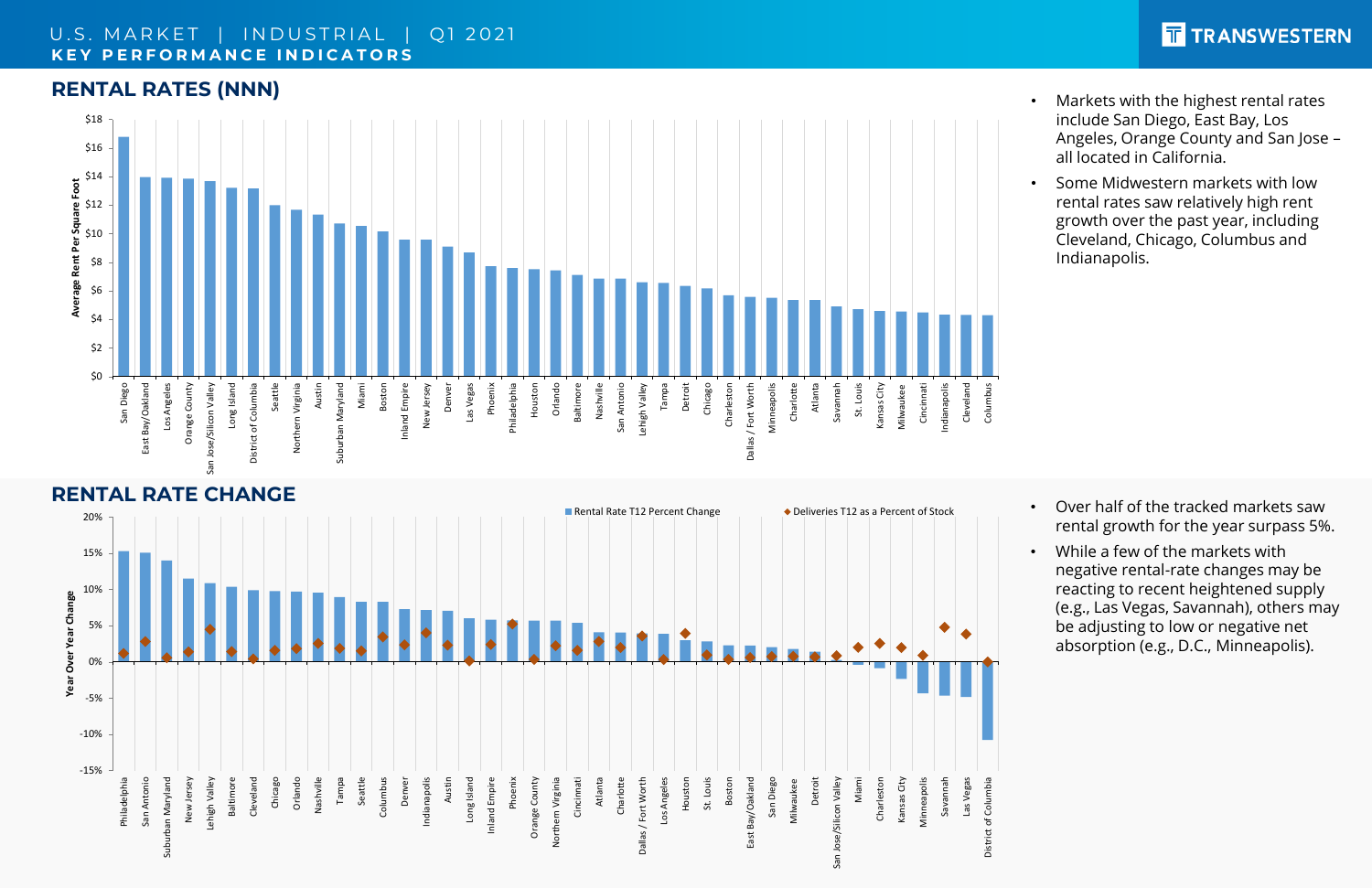### U.S. MARKET | INDUSTRIAL | Q1 2021 **K E Y P E R F O R M A N C E I N D I C A T O R S**



- Posting the second-highest deliveries as a percent of stock over the past year, Savannah leads with the most available square feet as a percent of stock.
- Not surprisingly, coastal markets where the busiest U.S. container ports are located report the lowest availability as a percent of stock.

- Under-construction stock is indicative of future expansion.
- Savannah and Austin are growing relatively quickly with underconstruction stock over 10%.
- Growth in the Sunbelt is evidenced here, as Savannah, Austin, Nashville and San Antonio have seen the most acceleration of under-construction SF as a percent of stock over the past year.

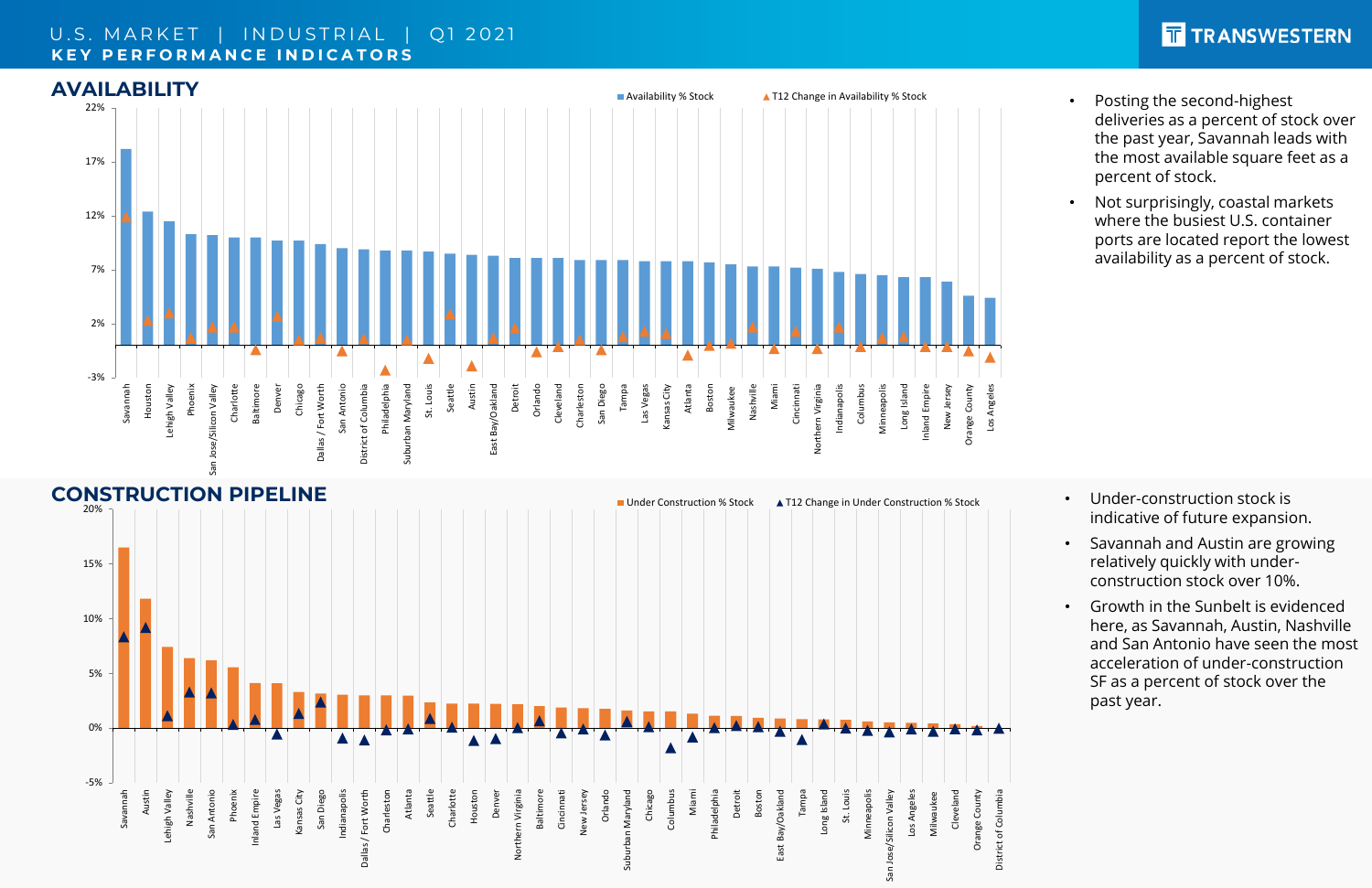### U.S. MARKET | INDUSTRIAL | Q1 2021 **M A R K E T S U M M A R I E S**

| <b>Market</b>        | Inventory<br><b>Square Feet</b> | <b>Overall</b><br><b>Vacancy Rate</b> | <b>Direct</b><br><b>Vacancy Rate</b> | <b>Net</b><br><b>Absorption</b> | 12-Month<br><b>Net Absorption</b> | <b>Asking Rent</b><br><b>NNN</b> | <b>Annual Rent</b><br><b>Change</b> | <b>Under</b><br><b>Construction</b> |
|----------------------|---------------------------------|---------------------------------------|--------------------------------------|---------------------------------|-----------------------------------|----------------------------------|-------------------------------------|-------------------------------------|
| Atlanta              | 692,067,078                     | 5.9%                                  | 5.6%                                 | 7,109,068                       | 18,072,092                        | \$5.28                           | 3.5%                                | 20,058,830                          |
| <b>Austin</b>        | 97,216,663                      | 7.2%                                  | 6.5%                                 | 830,062                         | 3,080,525                         | \$11.04                          | 8.1%                                | 10,599,344                          |
| <b>Baltimore</b>     | 227,490,111                     | 8.2%                                  | 7.9%                                 | 2,004,354                       | 5,113,951                         | \$6.83                           | 0.3%                                | 3,690,303                           |
| <b>Boston</b>        | 327,707,960                     | 4.8%                                  | 4.6%                                 | (825, 370)                      | 1,341,765                         | \$10.06                          | 5.1%                                | 3,215,671                           |
| Charleston           | 79,026,475                      | 8.4%                                  | 8.0%                                 | (480, 842)                      | 1,289,412                         | \$5.72                           | 0.5%                                | 1,891,587                           |
| Charlotte            | 319,476,727                     | 7.2%                                  | 6.8%                                 | 3,007,947                       | 5,296,030                         | \$5.41                           | 3.8%                                | 2,698,091                           |
| Chicago              | ,248,105,856                    | 6.3%                                  | 6.0%                                 | 6,303,805                       | 16,933,107                        | \$6.03                           | 8.1%                                | 20,819,408                          |
| Cincinnati           | 318,536,238                     | 6.0%                                  | 5.7%                                 | 828,558                         | 750,440                           | \$4.44                           | 3.3%                                | 7,539,758                           |
| Cleveland            | 326,749,784                     | 5.1%                                  | 5.0%                                 | 643,652                         | 168,891                           | \$4.28                           | 7.8%                                | 1,022,527                           |
| Columbus             | 298,589,730                     | 6.7%                                  | 6.3%                                 | 3,600,645                       | 4,224,549                         | \$4.26                           | 7.0%                                | 5,630,807                           |
| Dallas-Fort Worth    | 927,528,370                     | 7.5%                                  | 6.9%                                 | 3,113,604                       | 19,786,560                        | \$5.66                           | 5.6%                                | 29,574,749                          |
| Denver               | 237,100,569                     | 6.2%                                  | 5.6%                                 | 317,670                         | 2,794,294                         | \$8.91                           | 7.9%                                | 6,232,437                           |
| Detroit              | 555,619,665                     | 4.6%                                  | 4.4%                                 | (1,010,237)                     | (1,438,304)                       | \$6.37                           | 3.6%                                | 7,741,834                           |
| District of Columbia | 9,399,527                       | 7.7%                                  | 7.5%                                 | (55, 845)                       | (211, 487)                        | \$14.70                          | $-2.8%$                             | $\overline{0}$                      |
| East Bay-Oakland     | 246,812,915                     | 6.4%                                  | 5.7%                                 | 195,425                         | 1,047,567                         | \$14.01                          | 4.9%                                | 2,230,939                           |
| Houston              | 638,960,689                     | 8.8%                                  | 8.6%                                 | 6,283,301                       | 14,646,835                        | \$7.65                           | 5.2%                                | 8,134,161                           |
| Indianapolis         | 330,399,785                     | 6.2%                                  | 5.6%                                 | (206, 171)                      | 3,308,129                         | \$4.37                           | 11.2%                               | 10,015,999                          |
| <b>Inland Empire</b> | 641,236,844                     | 3.8%                                  | 3.4%                                 | 4,717,698                       | 23,644,552                        | \$9.21                           | $-2.6%$                             | 19,378,877                          |
| Kansas City          | 291,515,537                     | 5.2%                                  | 5.0%                                 | 1,787,201                       | 6,299,947                         | \$4.56                           | $-4.0\%$                            | 7,763,457                           |
| Las Vegas            | 135,259,054                     | 6.7%                                  | 6.1%                                 | 1,710,284                       | 3,771,020                         | \$8.55                           | $-3.9%$                             | 4,722,949                           |
| Lehigh Valley        | 135,590,420                     | 5.9%                                  | 5.3%                                 | 1,199,537                       | 2,557,886                         | \$6.52                           | 12.6%                               | 9,710,090                           |

# T TRANSWESTERN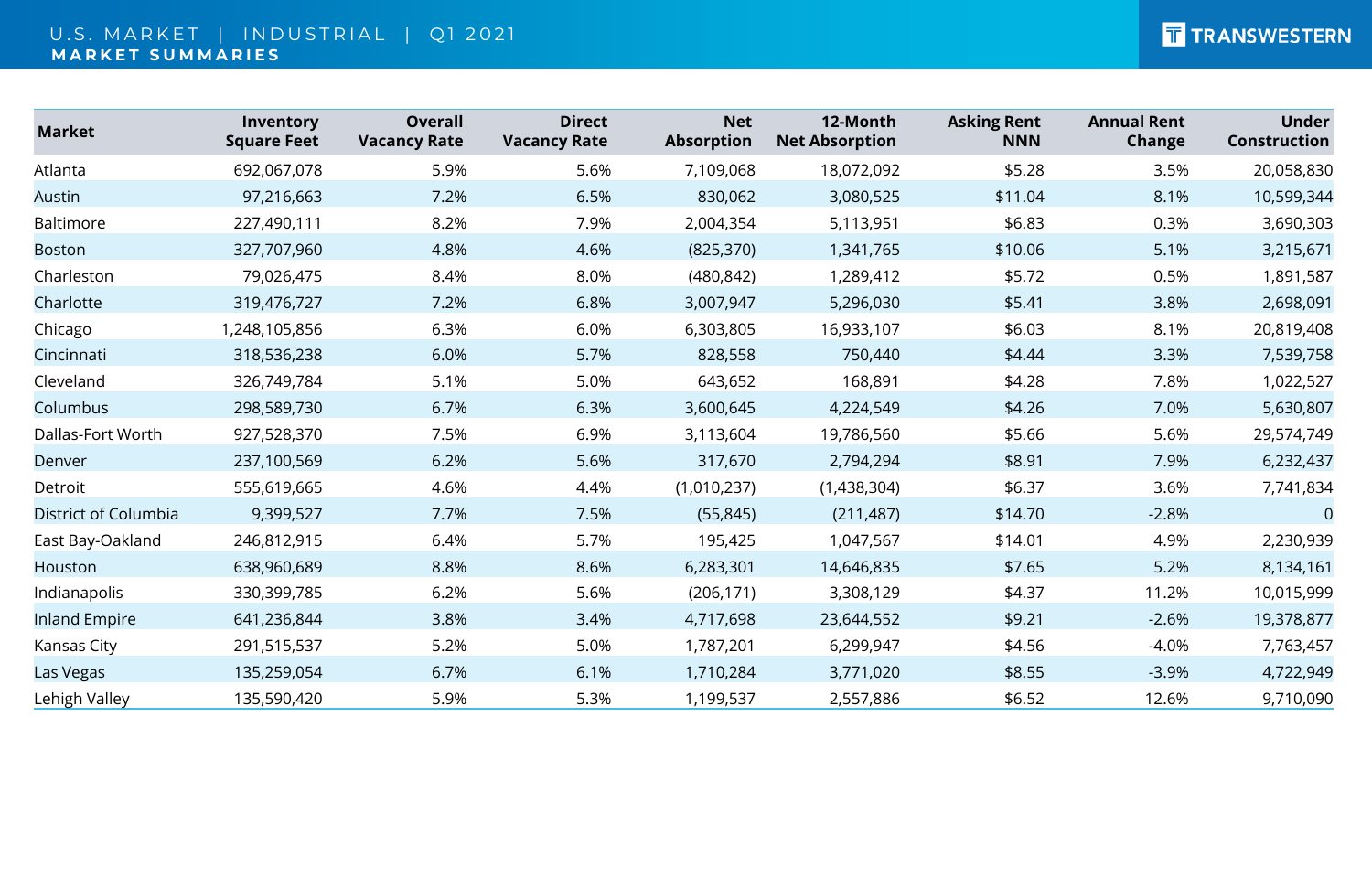### U.S. MARKET | INDUSTRIAL | Q1 2021 **M A R K E T S U M M A R I E S**

| <b>Market</b>           | Inventory<br><b>Square Feet</b> | <b>Overall</b><br><b>Vacancy Rate</b> | <b>Direct</b><br><b>Vacancy Rate</b> | <b>Net</b><br><b>Absorption</b> | 12-Month<br><b>Net Absorption</b> | <b>Asking Rent</b><br><b>NNN</b> | <b>Annual Rent</b><br><b>Change</b> | <b>Under</b><br>Construction |
|-------------------------|---------------------------------|---------------------------------------|--------------------------------------|---------------------------------|-----------------------------------|----------------------------------|-------------------------------------|------------------------------|
| Long Island             | 152,782,044                     | 5.0%                                  | 4.7%                                 | (701, 853)                      | (2,201,535)                       | \$12.92                          | 5.8%                                | 361,929                      |
| Los Angeles             | 842,958,649                     | 3.4%                                  | 3.0%                                 | (1,065,042)                     | (4, 109, 565)                     | \$13.96                          | 5.7%                                | 4,202,869                    |
| Miami                   | 229,243,129                     | 5.2%                                  | 4.9%                                 | 2,507,334                       | 2,196,938                         | \$10.45                          | $-9.2%$                             | 4,440,657                    |
| Milwaukee               | 242,612,259                     | 4.4%                                  | 4.4%                                 | 1,638,027                       | 3,701,393                         | \$4.35                           | $-2.7%$                             | 1,661,092                    |
| Minneapolis             | 374,783,249                     | 3.9%                                  | 3.7%                                 | 242,299                         | 290,887                           | \$5.56                           | $-4.1%$                             | 2,399,743                    |
| Nashville               | 219,079,547                     | 3.6%                                  | 3.4%                                 | 1,427,908                       | 4,685,554                         | \$6.68                           | 14.0%                               | 15,794,262                   |
| New Jersey              | 751,118,573                     | 4.1%                                  | 3.8%                                 | 3,358,627                       | 8,232,771                         | \$9.54                           | 7.4%                                | 9,715,223                    |
| Northern Virginia       | 107,887,540                     | 5.3%                                  | 5.0%                                 | 1,301,467                       | 2,426,818                         | \$11.37                          | 6.7%                                | 1,772,396                    |
| <b>Orange County</b>    | 273,532,312                     | 3.5%                                  | 3.0%                                 | 467,090                         | 1,044,893                         | \$13.68                          | 4.6%                                | 332,382                      |
| Orlando                 | 163,663,875                     | 5.5%                                  | 5.2%                                 | 1,766,149                       | 3,821,977                         | \$7.23                           | 7.7%                                | 3,907,041                    |
| Philadelphia            | 528,036,338                     | 5.3%                                  | 5.1%                                 | 1,625,189                       | 6,273,864                         | \$7.26                           | 11.5%                               | 9,880,834                    |
| Phoenix                 | 346,089,425                     | 7.5%                                  | 7.2%                                 | 7,711,889                       | 16,010,016                        | \$7.66                           | 6.7%                                | 7,978,895                    |
| San Antonio             | 131,546,580                     | 7.3%                                  | 6.9%                                 | 476,524                         | 4,640,551                         | \$6.78                           | 12.6%                               | 6,397,177                    |
| San Diego               | 176,908,856                     | 5.7%                                  | 5.3%                                 | 978,173                         | 1,364,005                         | \$16.80                          | 2.4%                                | 5,705,075                    |
| San Jose-Silicon Valley | 208,424,382                     | 6.9%                                  | 6.2%                                 | (488, 998)                      | (899, 230)                        | \$13.39                          | 2.5%                                | 1,507,835                    |
| Savannah                | 71,109,456                      | 8.5%                                  | 7.2%                                 | 985,302                         | 3,457,214                         | \$4.91                           | $-9.2%$                             | 7,884,013                    |
| Seattle                 | 306,136,355                     | 5.6%                                  | 5.1%                                 | 1,310,732                       | 2,483,937                         | \$11.64                          | 5.5%                                | 6,496,163                    |
| St. Louis               | 294,502,393                     | 5.7%                                  | 5.3%                                 | (150, 177)                      | 1,475,458                         | \$4.71                           | 4.4%                                | 2,779,947                    |
| Suburban Maryland       | 104,883,806                     | 6.9%                                  | 6.6%                                 | (153, 534)                      | 1,082,190                         | \$9.74                           | 10.6%                               | 837,500                      |
| Tampa                   | 177,236,038                     | 5.7%                                  | 5.5%                                 | 1,075,786                       | 2,720,269                         | \$6.41                           | 7.2%                                | 483,914                      |

# T TRANSWESTERN